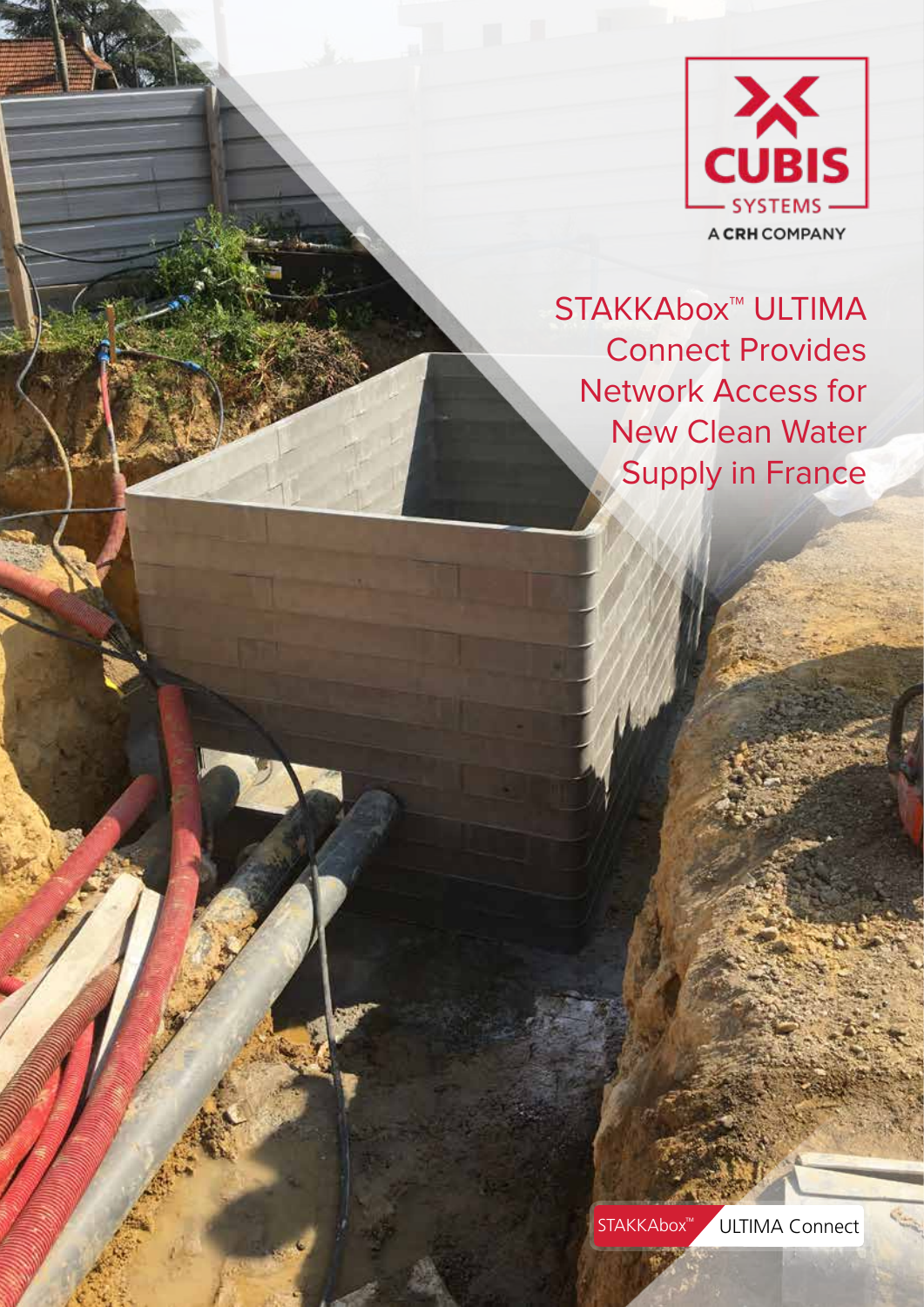Agence Colas Villepreux



A new development of executive homes in Germain LOUVECIENNES in France saw the need for a new clean water supply network with network access.

The team at Colas worked with Cubis' French business development team to find the right network access chamber and cover system, that would work within the tight deadline and restricted site access.









Cubis' STAKKAbox™ ULTIMA Connect chamber system provided the ideal solution with a greater degree of flexibility compared to traditional chamber solutions such as concrete and brick during installation with the need for duct entry modification ability in-situ on-site. The 3700mm x 2000mm x 2000mm ULTIMA Connect chamber was delivered to site in 'flat pack' components due to the sites restricted accessibility and delivery constraints removing the need for heavy lifting equipment. The ULTIMA connect chamber system comprises of modular scalable components that are easily connectable. These components are also lightweight falling under 25kg making them suitable for a single person lift under manual handling regulations. The chamber system and C250 composite access cover where installed within 2 hours without the need for skilled wet trades reducing overall installation and transport costs through significant time savings.

## STAKKAbox™ ULTIMA Connect Provides Network Access for New Clean Water Supply in France